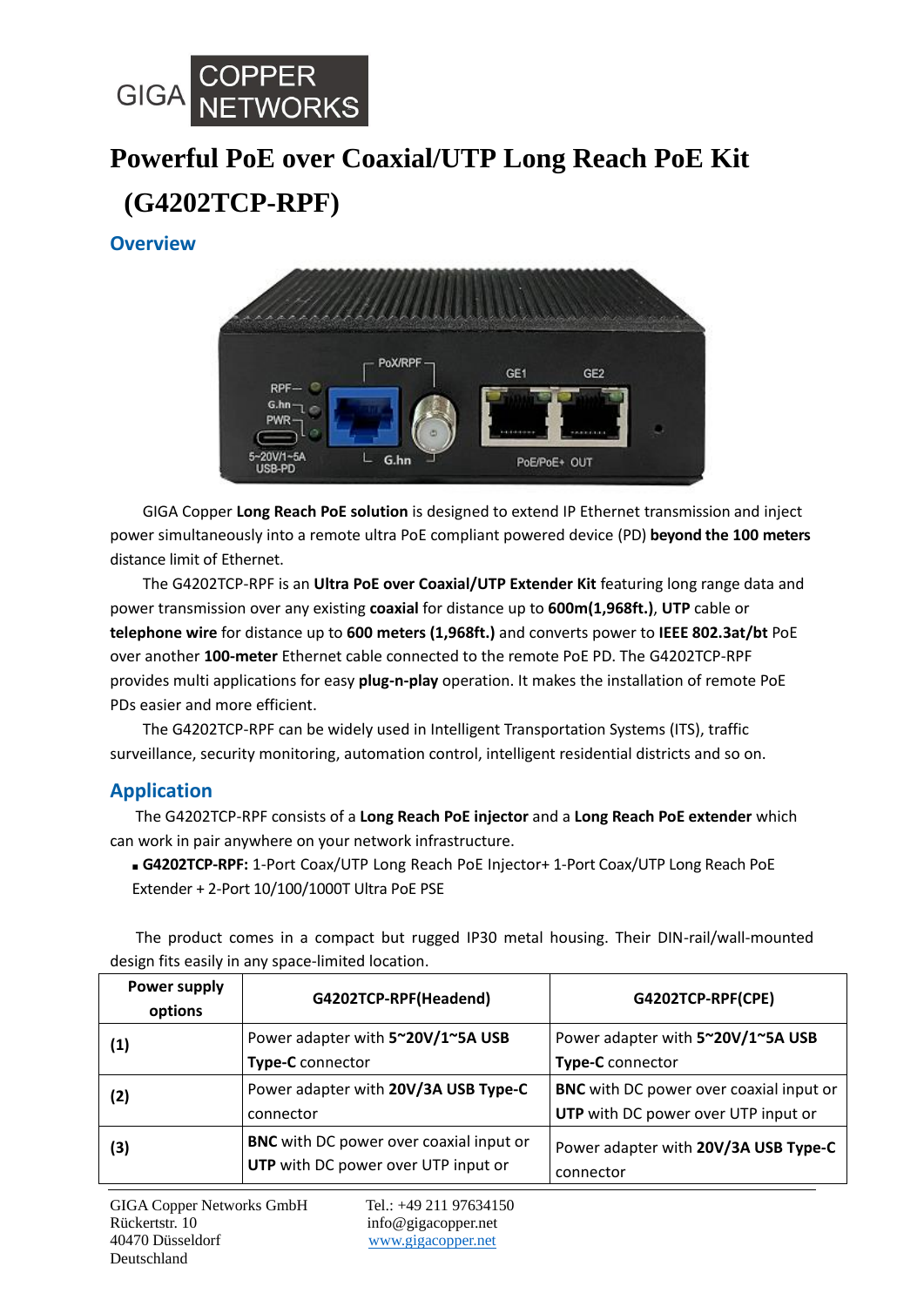

#### Typical applications are as below:



#### **Advantages**

| <b>Steps Required</b>                   | New Cable Installation                 | <b>GIGA Copper Long Reach PoE Kit</b> |
|-----------------------------------------|----------------------------------------|---------------------------------------|
| Planning                                | \$\$                                   | \$                                    |
| Cable routes                            | ⊕                                      |                                       |
| Duct availability                       | છ                                      |                                       |
| Calculate duct load/fit                 | $\circled{P}$                          |                                       |
| Calculate Length                        | ℗                                      | O)                                    |
| PoE Injector/Switch                     | \$\$                                   | Included                              |
| <b>Ethernet Extender</b>                |                                        | \$                                    |
| <b>Purchasing New Cable</b>             | ⊕<br>\$\$\$                            |                                       |
| Laying New Cable                        | じじじ<br>\$\$\$                          |                                       |
| Cutting/Crimping/Connecting             | $\mathfrak{CD} \mathfrak{O}$<br>\$\$\$ |                                       |
| <b>Network Testing &amp; Validation</b> | <b>じの</b><br>\$\$\$                    | \$                                    |
| <b>Removal of Abandoned Cable</b>       | <b>②③</b><br>\$\$\$                    |                                       |

**Conclusion : Reduce time to service and save over 40% vs. pulling new cables.**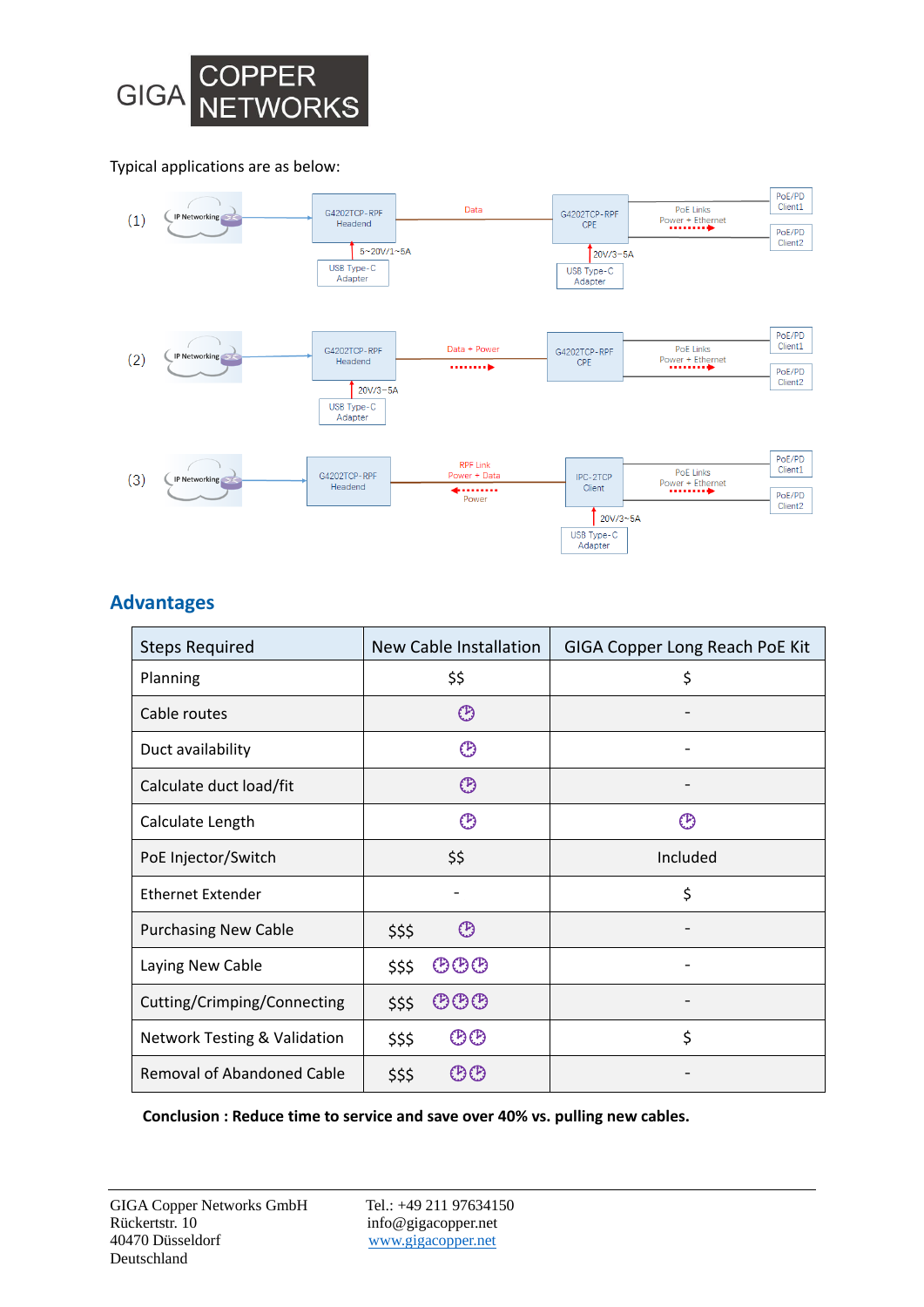

#### **Business Benefits**

- $\triangleright$  Super-fast speed over existing 2 wire copper, 4 wire copper, coaxial cable
- $\triangleright$  Reduce time to service and save over 40% vs. pulling new cables
- $\triangleright$  Accelerate your return on investment by reducing infrastructure costs
- $\triangleright$  Simplify your IP modernization, collapsing planning and deployment time
- $\triangleright$  Eliminate infrastructure barriers, risks, disruption and costs
- $\triangleright$  Create a robust plug-and-play IP platform that is easy to deploy and manage
- $\triangleright$  Be environmentally responsible during your IP upgrades

#### **Specification**

| Model                          |                         | G4202TCP-RPF                                        |
|--------------------------------|-------------------------|-----------------------------------------------------|
| <b>Hardware Specifications</b> |                         |                                                     |
| Input Power                    |                         | USB Type-C, PD3.0, 5V~20V, 1A~5A                    |
|                                |                         | The G.hn port acts as PoE/PoE+/PoE++ PD power input |
|                                |                         | only when no external power supply is connected     |
| <b>Ethernet Interface</b>      | Copper                  | 2×10/100/1000Base-TX RJ45                           |
|                                |                         | auto-negotiation                                    |
|                                |                         | auto-MDI/MDIX                                       |
|                                | Power over Ethernet     | IEEE 802.3af/at PoE PSE(Power Source Equipment)     |
|                                | Standard                |                                                     |
|                                | PoE Output              | 54VDC, 600mA max                                    |
|                                | PoE Budget              | Up to 30W                                           |
|                                | PoE Mode                | RJ45 Pin 1/2(+),3/6(-)                              |
|                                | Data Rate               | 10/100/1000Mbps                                     |
|                                | Cabling                 | Cat5e or above                                      |
|                                | <b>Maximum Distance</b> | 100 meters                                          |
| Reach<br>Long<br>PoE           | Connectivity            | 1×RJ45 connector(Long Reach PoE over 1/2/4          |
| Interface                      |                         | twisted-pair PSE/PD), SISO or MIMO                  |
|                                |                         | 1xF/BNC female connector(Long Reach PoE over        |
|                                |                         | coaxial PSE/PD), SISO                               |
|                                | Power Input/Output      | The G.hn port acts as RPF PSE power output when     |
|                                |                         | USB Type C power supply is connected.               |
|                                |                         | Output: 55VDC in RPF mode, PoE+                     |
|                                |                         | Input: 37~56VDC in PoX PD mode, PoE++               |
|                                | Power Pin Assignment    | UTP:                                                |
|                                |                         | RJ45 Pin 1,2,3,4: DC+                               |
|                                |                         | RJ45 Pin 5,6,7,8: DC-                               |
|                                |                         |                                                     |
|                                |                         | Coaxial                                             |
|                                |                         | F/BNC center pole: DC-                              |
|                                |                         | F/BNC shield: DC+                                   |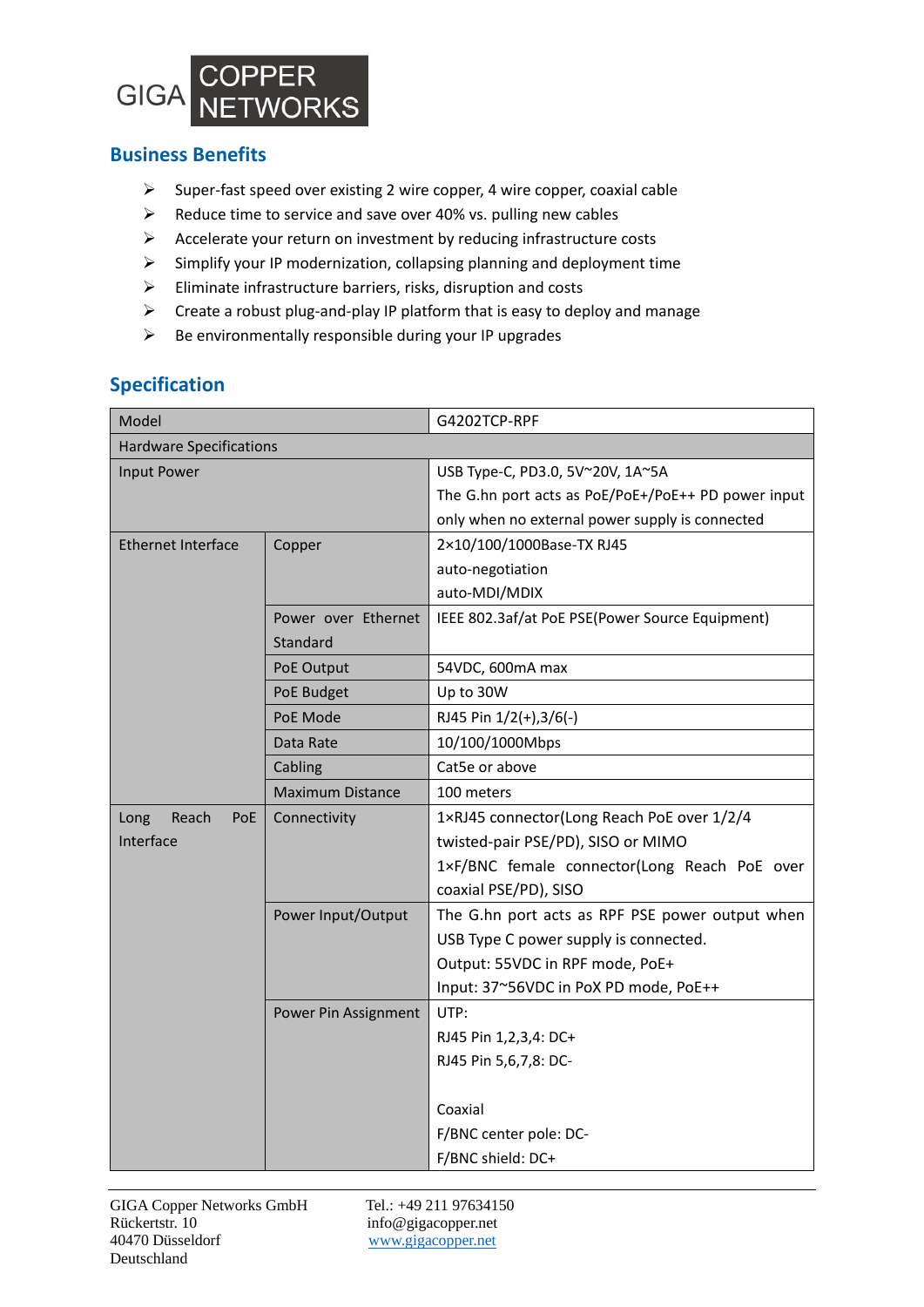

|                                   | Cabling                 | Twisted-Pair:                                         |  |
|-----------------------------------|-------------------------|-------------------------------------------------------|--|
|                                   |                         | 2 wire bundled telephone line                         |  |
|                                   |                         | 4 wire ISDN bundled telephone line                    |  |
|                                   |                         | Cat.3,4,5,5e UTP cable                                |  |
|                                   |                         | EIA/TIA-568 100-ohm STP                               |  |
|                                   |                         |                                                       |  |
|                                   |                         | Coaxial:                                              |  |
|                                   |                         | Coaxial cable: 75ohm                                  |  |
|                                   | <b>Maximum Distance</b> | Depends on cable type                                 |  |
|                                   | Security                | 128-bit AES encryption                                |  |
|                                   | Encryption              | AES 128-bit                                           |  |
| <b>LED Indicators</b>             |                         | PWR: power status                                     |  |
|                                   |                         | Line: Cable link status                               |  |
|                                   |                         | LNK/ACT: Ethernet link status                         |  |
| <b>Button</b>                     |                         | Press more than 10s, factory to default configuration |  |
| Enclosure                         |                         | Hardened aluminum case, IP30                          |  |
| Installation                      |                         | Wall mount or DIN rail with optional kit or desktop   |  |
| Dimensions(W×D×H)                 |                         | 32 x 78 x 103 mm                                      |  |
| Weight                            |                         | 360g                                                  |  |
| <b>Standards Conformance</b>      |                         |                                                       |  |
| <b>Standards Compliance</b>       |                         | IEEE 802.3 10Base-T Ethernet                          |  |
|                                   |                         | IEEE 802.3u 100Base-T Fast Ethernet                   |  |
|                                   |                         | IEEE 802.3z 1000Base-T Fast Ethernet                  |  |
|                                   |                         | IEEE 802.3af Power over Ethernet(802.3at Type1)       |  |
|                                   |                         | IEEE 802.3at Power over Ethernet(802.3at Type2)       |  |
| Environment                       |                         |                                                       |  |
| Temperature                       |                         | Operation: - 10~50 degree C                           |  |
|                                   |                         | Storage: -40~85 degree C                              |  |
| Humidity                          |                         | Operating: 10~90%(non-condensing)                     |  |
|                                   |                         | Storage: 5~95%(non-condensing)                        |  |
| G.hn performances & Specification |                         |                                                       |  |
| Line Modulation Way               |                         | OFDM(Orthogonal Frequency Division Multiplexing)      |  |
| <b>G.hn Specification</b>         |                         | 2 ~ 200 MHz for Baseband                              |  |
|                                   |                         | <b>Power Mask Notching</b>                            |  |
|                                   |                         | Dynamic PSD                                           |  |
|                                   |                         | NDIM(Neighbor Domain Interface Mitigation) Radio Band |  |
|                                   |                         | Notching function                                     |  |
|                                   |                         | NEXT(Near End Crosstalk) Mitigation                   |  |